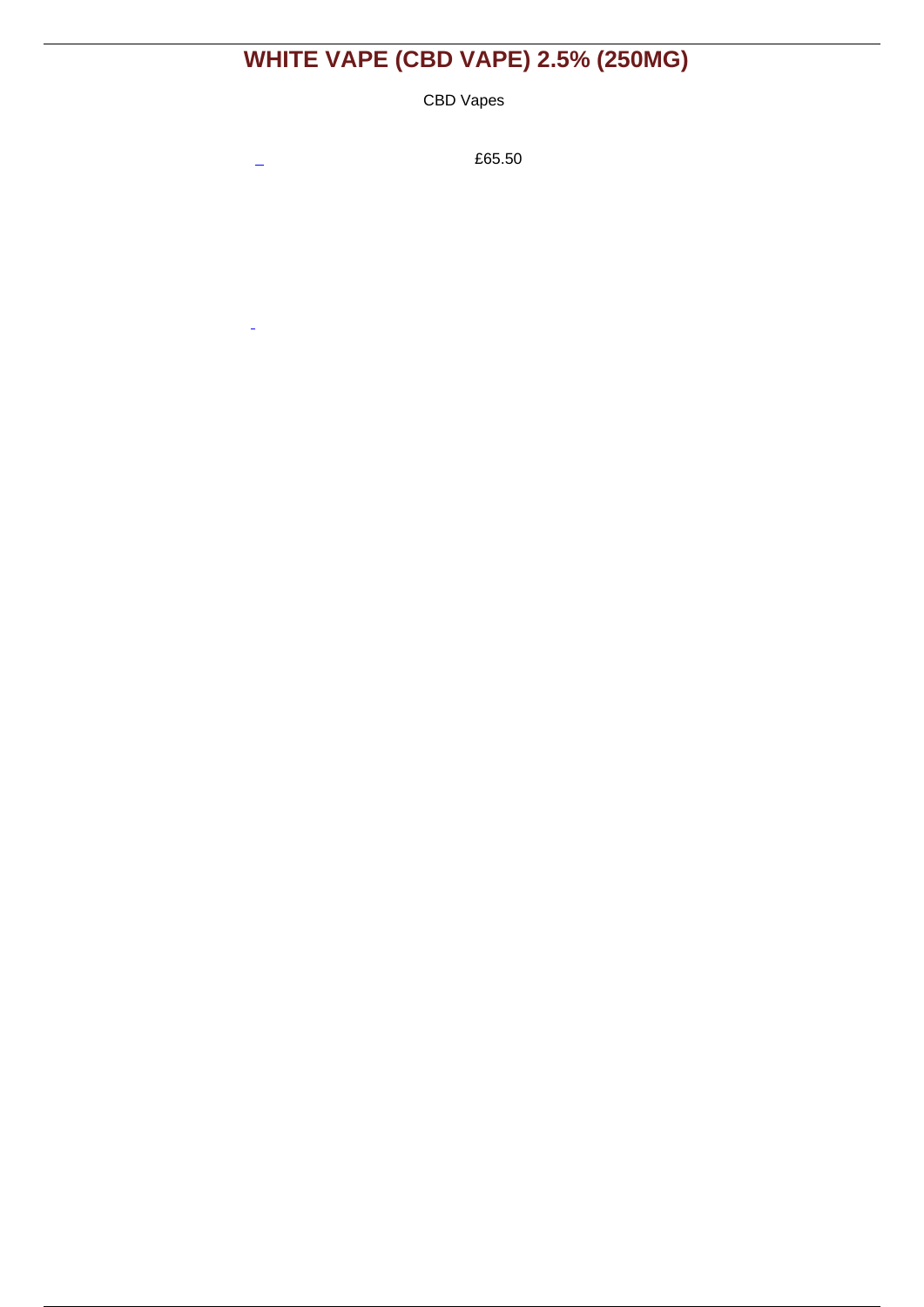are taking CBD (sleep, pain, or a chronic illness, for example). As a result, unlike traditional prescriptions, there are no defined dose regimens for cannabinoids like CBD.

CBD dosage varies from person to person, although it is recommended that you start slowly to determine your tolerance.

### **What is full-spectrum CBD?**

Multiple components in a cannabis plant, such as essential oils, terpenes, and cannabinoids, including cannabinol, make up a full-spectrum CBD product.

Our full-spectrum tinctures are made with full-spectrum CBD distillate from Euphorium X's ethically produced American hemp, which contains at least 85 percent fullspectrum CBD. Full-spectrum tinctures contain terpenes and other cannabinoids like CBG, CBN, and trace THC levels in addition to CBD (less than 0.3 percent). Full-spectrum products are more effective because several cannabinoids and terpenes work together synergistically in what is known as the 'entourage effect.'

# **Quality Guaranteed**

EuphoriumX has been awarded the Best Hemp CBD distillate at Prestigious Colorada Indo Expo. Our products are made from the cleanest and purest hemp extract, formulated with an exact blend of proper levels of Cannabinoids for maximum and safe potency.

Our products are tested by professional 3rd party experts, delivering high-quality CBD oil and eliminating unwanted pesticides and solvents.